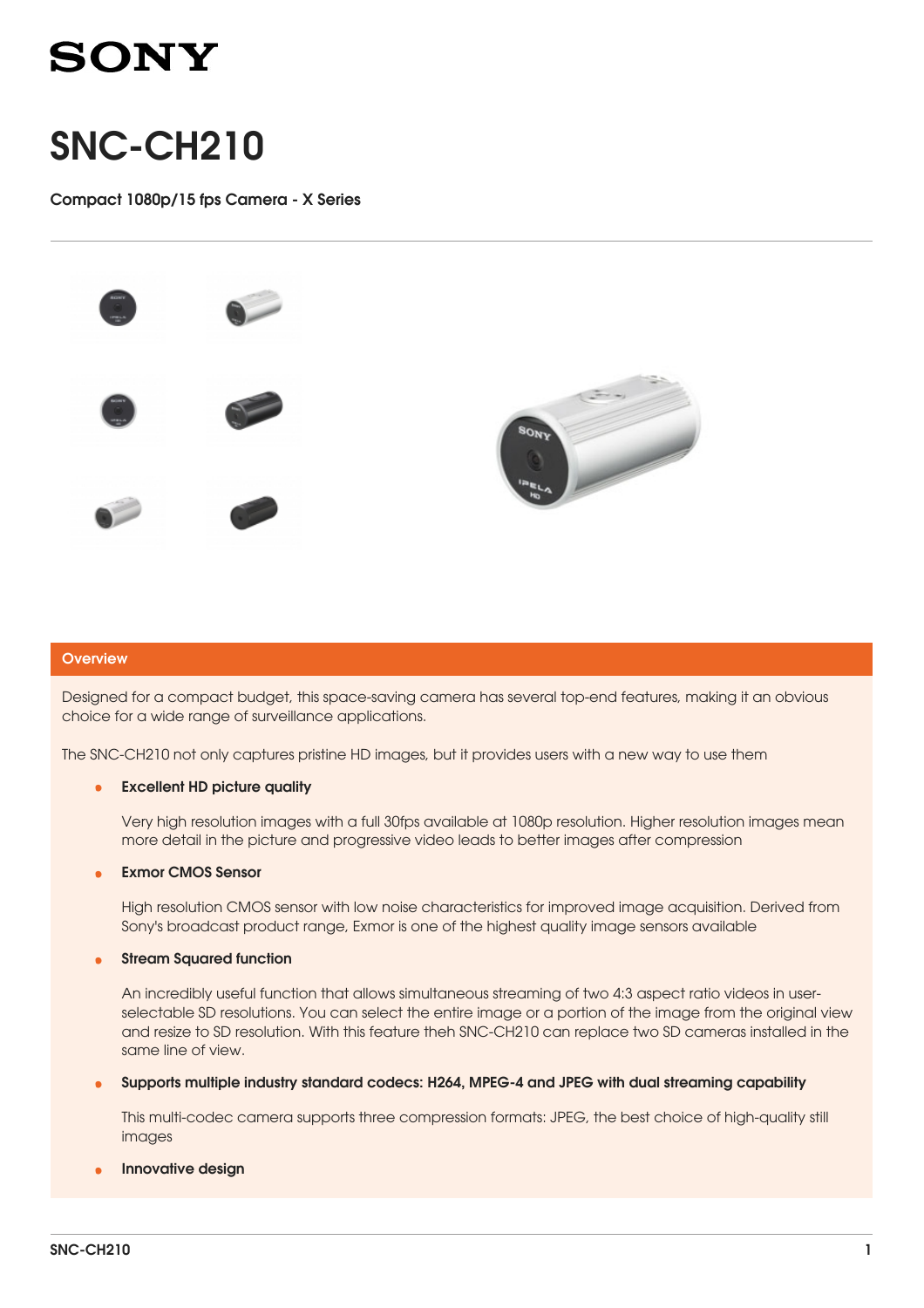

A compact, unobtrusive design available in two body colours, designed to blend in with its surroundings.

# • Power over Ethernet (PoE) capability

Supporting Power over Ethernet (PoE), the SNC-CH210 can be powered using the same Ethernet cable it uses for data transfer. This feature greatly reduces the physical infrastructure costs and speed of deployment

#### ONVIF (Open Network Video Interface Forum) compliance •

The ONVIF (Open Network Video Interface Forum) defines a common protocol for the exchange of information between network video devices including automatic device discovery and video streaming. Allows interoperability between network video devices.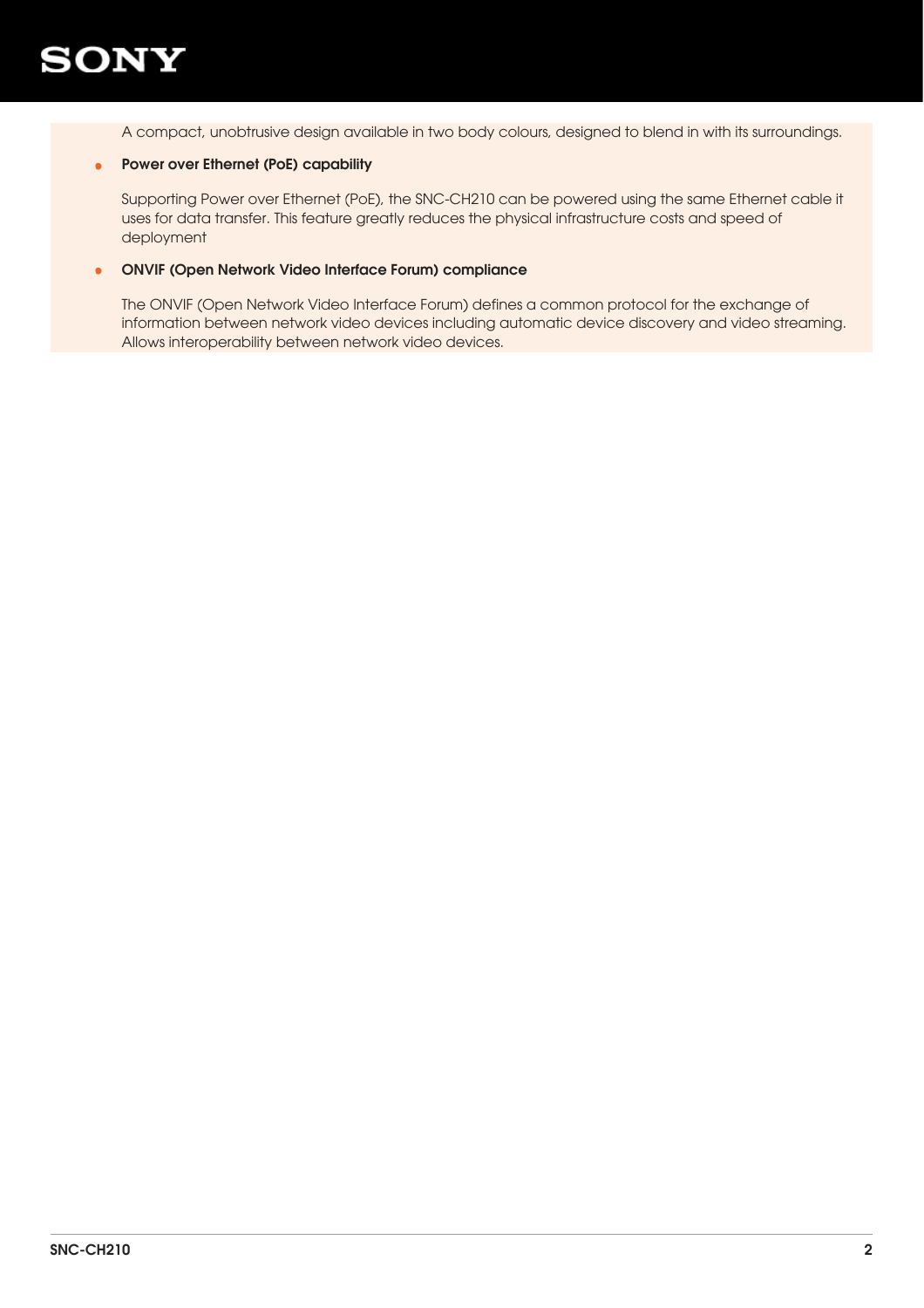# Features

- Excellent HD picture quality with 1080p resolution at 30fps
- **Exmor CMOS Sensor**
- Stream Squared function: two views from one camera
- Supports multiple industry standard codecs: H264, MPEG-4 and JPEG with dual streaming capability
- Innovative design: compact, slim and with two body colours
- Power over Ethernet (PoE) capability
- ONVIF (Open Network Video Interface Forum) compliance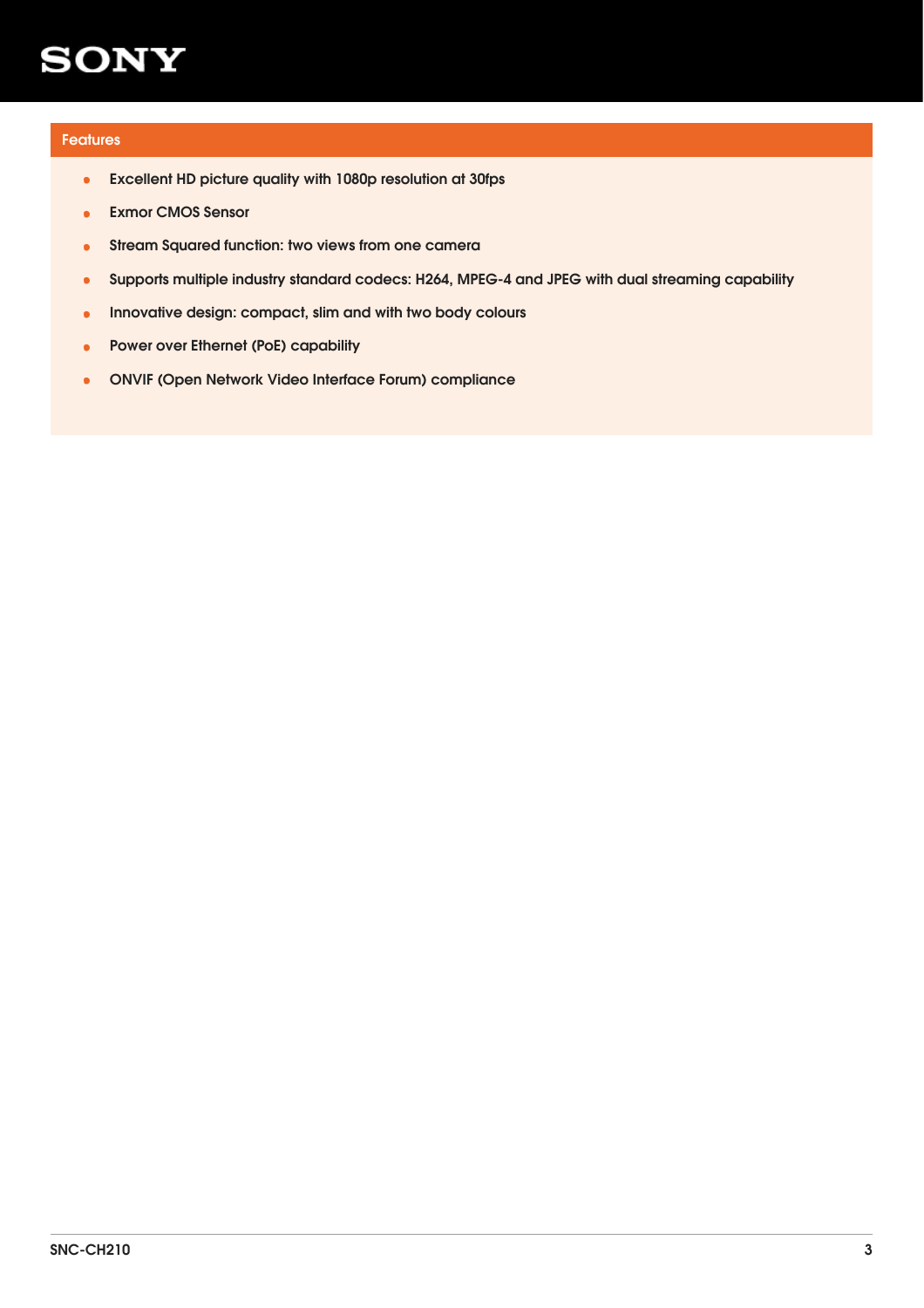# Technical Specifications

| Camera                                                                                                                                                          |                                                 |                |
|-----------------------------------------------------------------------------------------------------------------------------------------------------------------|-------------------------------------------------|----------------|
| • Image Sensor                                                                                                                                                  | 1/2.8 type progressive scan "Exmor" CMOS sensor |                |
| • Number of Effective Pixels                                                                                                                                    | Approx. 3 Megapixels                            |                |
| • Signal System                                                                                                                                                 | NTSC color system/PAL color system (switchable) |                |
| • Sync System                                                                                                                                                   | Internal synchronization                        |                |
| • Minimum Illumination (50 IRE)                                                                                                                                 | 2.0 lx (AGC 38 dB / 50 IRE)                     |                |
| • Minimum Illumination (30 IRE)                                                                                                                                 | 1.5 lx (AGC 38 dB / 30 IRE)                     |                |
| $\bullet$ Gain                                                                                                                                                  | Auto                                            |                |
| • Shutter Speed                                                                                                                                                 | 1 s to 1/10000 s                                |                |
| • Exposure Control                                                                                                                                              | Auto, EV Compensation, Auto Slow Shutter        |                |
| • White Balance                                                                                                                                                 | Auto(ATW, ATW-PRO), Preset, One-push WB, Manual |                |
| $\bullet$ Lens                                                                                                                                                  | fixed                                           |                |
| • Powered Zoom                                                                                                                                                  | No                                              |                |
| • Easy Zoom                                                                                                                                                     | No                                              |                |
| • Powered Focus                                                                                                                                                 | No                                              |                |
| • Horizontal Viewing Angle                                                                                                                                      | $88^{\,\circ}$                                  |                |
| • Focal Length                                                                                                                                                  | $f = 3.3$ mm                                    |                |
| • F-Number                                                                                                                                                      | F2.8                                            |                |
| • Minimum Object Distance                                                                                                                                       | 500 mm                                          |                |
| • IR Illuminator                                                                                                                                                | No                                              |                |
| <b>Camera Features</b>                                                                                                                                          |                                                 |                |
|                                                                                                                                                                 |                                                 | Electronic D/N |
| • Day/Night                                                                                                                                                     |                                                 |                |
| • Wide-D                                                                                                                                                        |                                                 | No             |
| • Tone Correction                                                                                                                                               |                                                 | No             |
| • Noise Reduction                                                                                                                                               |                                                 | <b>NR</b>      |
| • Image Stabilizer                                                                                                                                              |                                                 | No             |
| • Vandal Resistant                                                                                                                                              |                                                 | No             |
| • Ingress Protection<br>No                                                                                                                                      |                                                 |                |
| Video                                                                                                                                                           |                                                 |                |
| 2048x1536(JpegOnly), 1920x1080, 1600x1200, 1680x1056, 1440x912, 1280x1024, 1280x960, 1376x768, 1280x800, 1280x720, 1024x768, 1024x576, 768x576,<br>• Resolution |                                                 |                |
| 720x576, 704x576, 800x480, 720x480, 640x480, 640x368, 384x288, 352x288, 320x240, 320x192, 176x144                                                               |                                                 |                |
| $\bullet$<br>H.264, MPEG-4, JPEG<br>Compression<br>Format                                                                                                       |                                                 |                |

SNC-CH210 4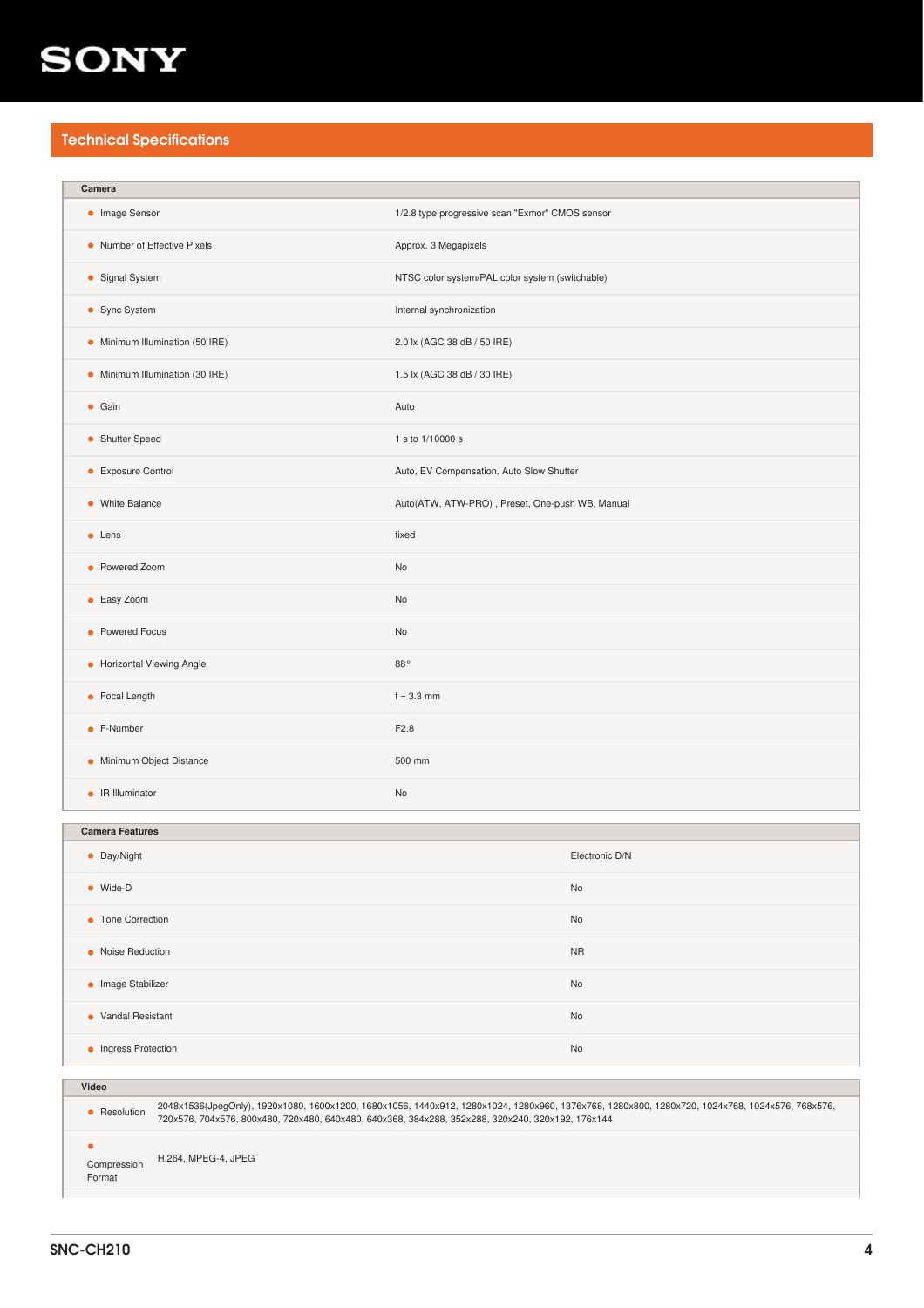| $\bullet$ Maximum<br>Frame Rate            | JPEG: 12 fps (2048x1536)/15 fps (1920x1080)/30 fps (1280x720)<br>MPEG-4: 15 fps (1920x1080)/30 fps (1280x720)<br>H.264: 15 fps (1920x1080)/30 fps (1280x720) |  |
|--------------------------------------------|--------------------------------------------------------------------------------------------------------------------------------------------------------------|--|
| $\bullet$ Multi<br>streaming<br>Capability | Dual streaming*1                                                                                                                                             |  |
| • Number of<br>Clients                     | 5                                                                                                                                                            |  |
| <b>Intelligent Video/Audio Analytics</b>   |                                                                                                                                                              |  |

# • Analytics Architecture DEPA

**•** Intelligent Motion Detection Yes

| <b>System Requirements</b> |                                                                                                                                                                                                           |
|----------------------------|-----------------------------------------------------------------------------------------------------------------------------------------------------------------------------------------------------------|
| • Operating System         | Microsoft Windows XP<br>Windows Vista (32 bit)<br>Windows 7 (32 bit, 64 bit)                                                                                                                              |
| • Processor                | Intel Core2 Duo 2 GHz or higher                                                                                                                                                                           |
| $\bullet$ Memory           | 1 GB or more                                                                                                                                                                                              |
| • Web Browser              | Microsoft Internet Explorer Ver. 6.0, Ver. 7.0, Ver. 8.0<br>Firefox Ver. 3.5 (plug-in free viewer only)<br>Safari Ver. 4.0 (plug-in free viewer only)<br>Google Chrome Ver.4.0 (plug-in free viewer only) |

| <b>Network</b>                       |                                                                                                                          |
|--------------------------------------|--------------------------------------------------------------------------------------------------------------------------|
| • Protocols                          | IPv4, IPv6, TCP, UDP, ARP, ICMP, IGMP, HTTP, HTTPS, FTP (client only), SMTP, DHCP, DNS,NTP, RTP/RTCP, RTSP, SNMP (MIB-2) |
| • Number of IP Address/Mac ADDRESS 1 |                                                                                                                          |
| • ONVIF Conformance                  | Profile S                                                                                                                |
| • Wireless Network                   | <b>No</b>                                                                                                                |
| • Authentication                     | IEEE802.1X                                                                                                               |
|                                      |                                                                                                                          |

| Interface                    |    |
|------------------------------|----|
| • Alarm Input (Sensor Input) | x1 |
| • USB Slots                  | No |

| General                 |                                                                                                             |
|-------------------------|-------------------------------------------------------------------------------------------------------------|
| • Power Requirements    | IEEE 802.3af compliant (PoE) Class 1                                                                        |
| • Power Consumption     | 2.4 W                                                                                                       |
| • Operating Temperature | 0 to $+50^{\circ}$ C<br>+32°F to +122°F                                                                     |
| • Storage Temperature   | $-20$ to $+60^{\circ}$ C<br>$-4$ to $+140$ °F                                                               |
| • Operating Humidity    | 20% to 80%                                                                                                  |
| • Storage Humidity      | 20% to 95%                                                                                                  |
| Dimensions*2<br>٠       | φ 44 x 93 mm<br>$\varphi$ 1 3/4 x 3 3/4 inches                                                              |
| $\bullet$ Mass          | 100 <sub>g</sub>                                                                                            |
| • Safety Regulations    | UL2044, FCC 15B Class A, IC Class A, IEC60950-1, EN55022(A)+EN55024+EN50130-4, VCCI Class A, C-Tick Class A |
|                         | CD-ROM (User's Guide, and supplied programs) (1)                                                            |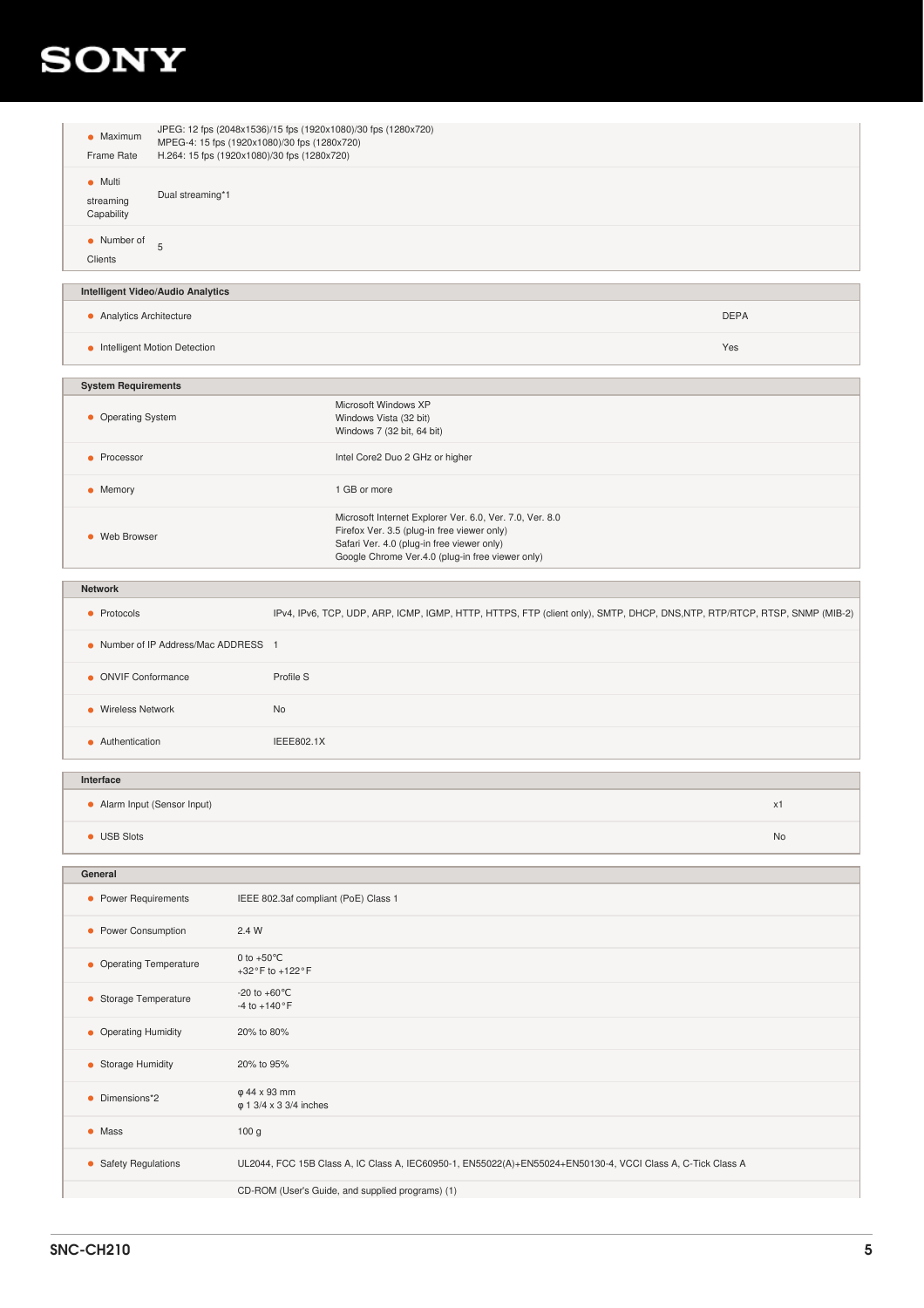

|                  | <b>Supplied Accessories</b>                | Installation Manual (1)<br>B&P warranty booklet (1)<br>Front sheet (with logo) (1)<br>Front sheet (without logo) (1)<br>Sensor input cable (1) |
|------------------|--------------------------------------------|------------------------------------------------------------------------------------------------------------------------------------------------|
|                  |                                            |                                                                                                                                                |
| <b>Footnotes</b> |                                            |                                                                                                                                                |
| $^{\bullet}$ *1  |                                            | Dual streaming (Any combination with JPEG/MPEG-4/H.264, including multiple streams of the same format)                                         |
| $^*2$            | The values for dimensions are approximate. |                                                                                                                                                |
|                  |                                            |                                                                                                                                                |